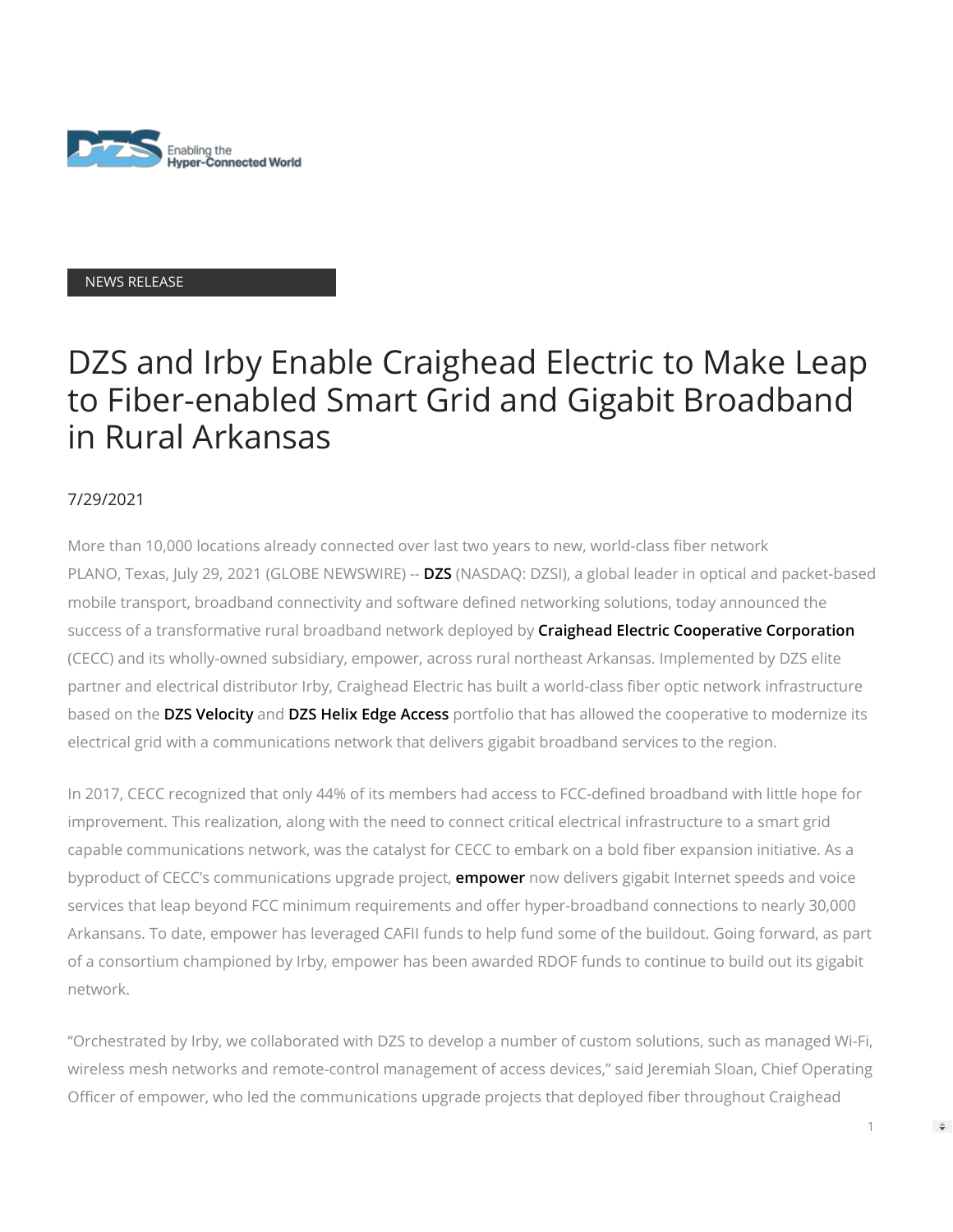Electric's service area and infrastructure, enabling access to smart grid technologies and broadband-related services throughout the cooperative's membership. "DZS played a big part in our broadband success by providing solutions that scale and fit our needs. We are especially grateful for being able to access DZS solutions throughout the pandemic when the supply chain for so many of our vendors was signicantly interrupted. We were able to do record numbers of installations every month throughout that period, and DZS delivered day-in and day-out by keeping us stocked with equipment to transform broadband access in our communities."

CECC has installed nearly 3,500 miles of fiber optic cable, connecting over 10,000 locations with empower services to date since launching in early 2019.

"It is a testament to Irby Utilities and our solutions providers like DZS that we outpaced our original timeline estimates on construction and connecting premises," said Mr. Sloan. "We originally planned on completing 5,000 connected locations at this point in our project, but to date we have doubled that with 10,000 connected locations and finished construction almost 24 months ahead of schedule."

A video summary featuring Mr. Sloan that explores the challenges faced by Craighead Electric and their journey to success can be seen **[here](https://www.globenewswire.com/Tracker?data=vUux3-IkOntKO-CbSLUHuCKX-IoBt9mXuhvcmAdJ4dUuF9zwupfzFA3k1DXg0bedHdcdtv0EPriJJVqNtppgyw==)**.

As part of the expansion, Craighead Electric has deployed a number of DZS solutions including:

- **[DZS Velocity](https://dzsi.com/fttx/)** Broadband Access solutions: MXK-F OLTs are the backbone for Craighead Electric's gigabit services deployment, providing a ultra-high capacity, fiber-optimized aggregation platform that can be deployed in some of the harshest and most demanding environments faced by the industry.
- [DZS Helix](https://dzsi.com/smart-gateways/) Edge Access solutions: The DZS indoor residential 2400A Series GPON ONTs acting as the fiber termination points at Craighead Electric, while Wi-Fi-enabled DZS Mesh-2100 solutions deliver 802.11ac wave2 Dual Band MESH services that support an aggregated data rate of up to 2100Mbps.

"Craighead Electric's vision for transforming rural broadband sets the gold standard for cooperatives across America," said Jay Hilbert, Executive Vice President of AEMEA Sales at DZS. "Irby put that vision into action and implemented flawlessly, which enabled DZS to support Craighead Electric in competing, with Irby's support, at the Gigabit level for RDOF and CAFII auction funding and advocating for fiber and symmetrical uncapped, unthrottled gigabit solutions to every household throughout the U.S. We look forward to supporting empower's bold ongoing broadband expansion strategy that is changing the economic, entrepreneurial and educational opportunities for not only in their service area, but for underserved rural markets around the U.S."

Craighead Electric members continue to share multiple experiences about the profound impact empower has had across their communities. This affordable, reliable hyper-broadband-speed service has enabled many in the

2

 $\Rightarrow$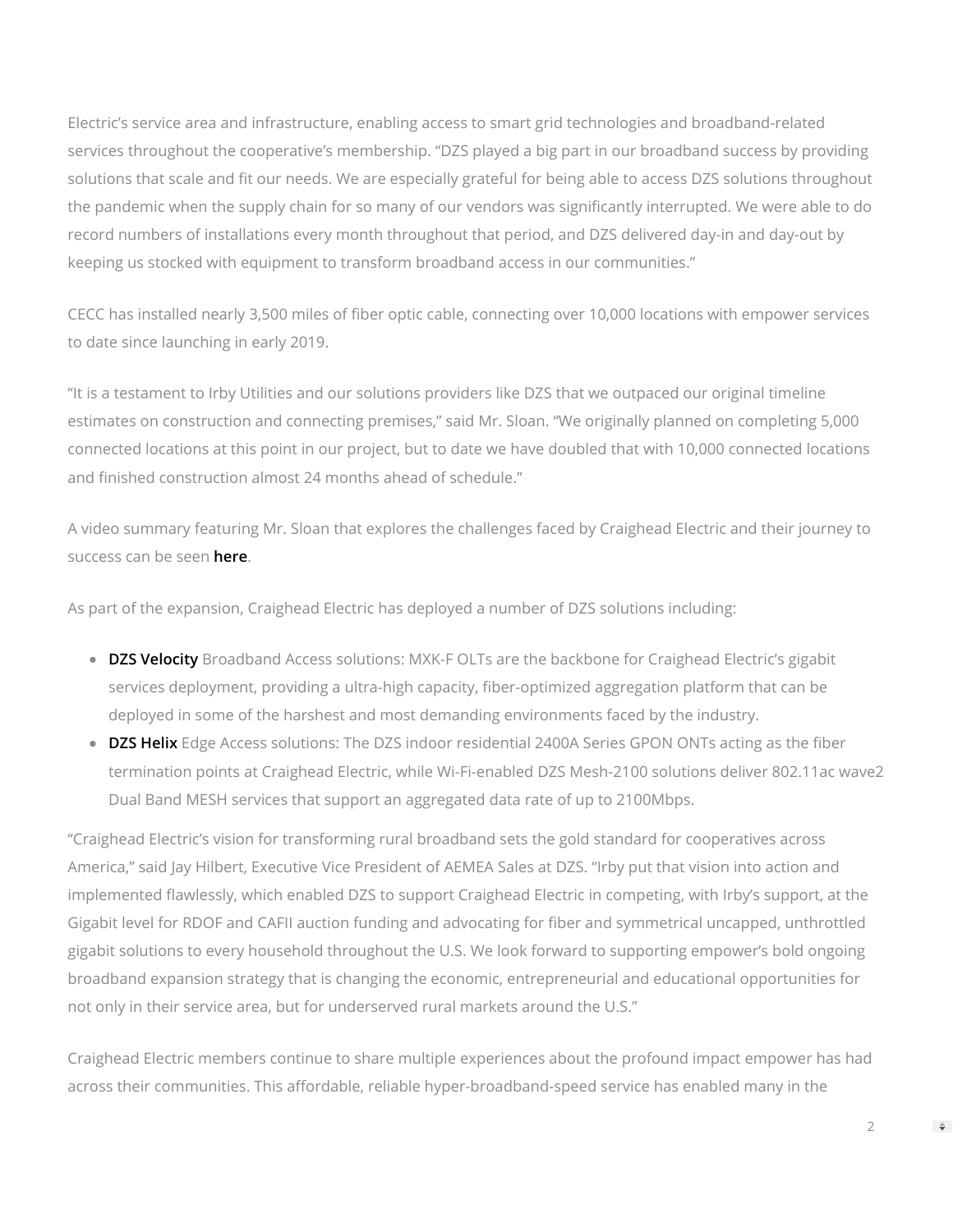community to work from home and receive their education remotely over the past year. This gigabit network has also allowed for visitors and new residents coming to the community from nearby metropolitan areas like Memphis to experience broadband services in this rural area that are often superior to services they experienced in the big cities. The new empower services are also empowering small businesses, such as a helicopter blade repair company, to compete much more effectively. Before the empower service was available, it would take as many as four days to upload its design plans, which made deadline management difficult. With empower's gigabit speeds, those efficiency handicaps have been virtually eliminated.

For more information on DZS solutions, visit **[https://dzsi.com/](https://www.globenewswire.com/Tracker?data=9C-kfdPYMfRf_TXh4UakIJ3t-7Oc4iBD5TA69K41D06mZ6vxoor3sWQnnaelWX0OOg-P8ahsnOKV4ZVNIB2pow==)**.

## About Craighead Electric

Craighead Electric Cooperative is a member-owned not-for-profit electric company incorporated in 1937. The cooperative operates offices in Jonesboro, Walnut Ridge, and Paragould. The locally owned and managed organization has 100 employees. It is a distribution cooperative, meaning that it does not generate its own power, but rather purchase electricity wholesale and distributes it to members within its service territory. Craighead Electric is proud to service over 30,000 members in eight counties in Northeast Arkansas. Its profits are put back into the cooperative to help run the business efficiently or are returned to the member-owners through Capital Credits. A cooperative exists to provide high-quality service at the lowest possible price.

Irby, a Sonepar Company - About Sonepar USA

Sonepar USA is an independent, family-owned company with global market leadership in the B-to-B distribution of electrical, industrial and safety products, services and solutions. We are a proud member of the Sonepar Group, the world's largest privately held electrical distributor. Sonepar entered the US in 1998 and has continued to grow due to strategic acquisitions and organic growth. Today, Sonepar USA is represented by 13 locally managed operating companies with over 700 locations nationwide. For more information, visit **[soneparusa.com](http://soneparusa.com/)**.

#### About DZS

**[DZS Inc.](https://www.globenewswire.com/Tracker?data=my2jmPFFnkeuT5M7kUQcqwzHbSSYEQk2dGuMtKyPPKO4tEixZtCmPB6iTJrmGyCfPkHnLbdHofmFzGsf14LMQusO3jawVp1DUqQJyPNZsHivkl1k2d2mYU1d3vjEyi-UscBZs66dUQ8ieJKIFaiuEEl_f6fBlSD1LipGfi6DVhXMw3GiiLQUAeL_i_IBW953kL2rS6hf3Qi6RA2KCDd_CL02mirCqvLoBbM5njdKtTMvZowpImuqOmTedqBpLGR7DeASQUZMQuDuHSxsVCTbhA==)** (NSDQ: DZSI) is a global leader of optical and packet-based mobile transport, broadband connectivity, and software defined networking solutions. With more than 20 million products in-service and customers and alliance partners spanning more than 100 countries, DZS is helping many of the world's most advanced and innovative service providers and enterprises leverage the power of 5G, 10gig fixed broadband, and software-defined networks to deliver cutting-edge services and lead in their markets.

This press release contains forward-looking statements regarding future events and our future results that are

3

 $\Rightarrow$